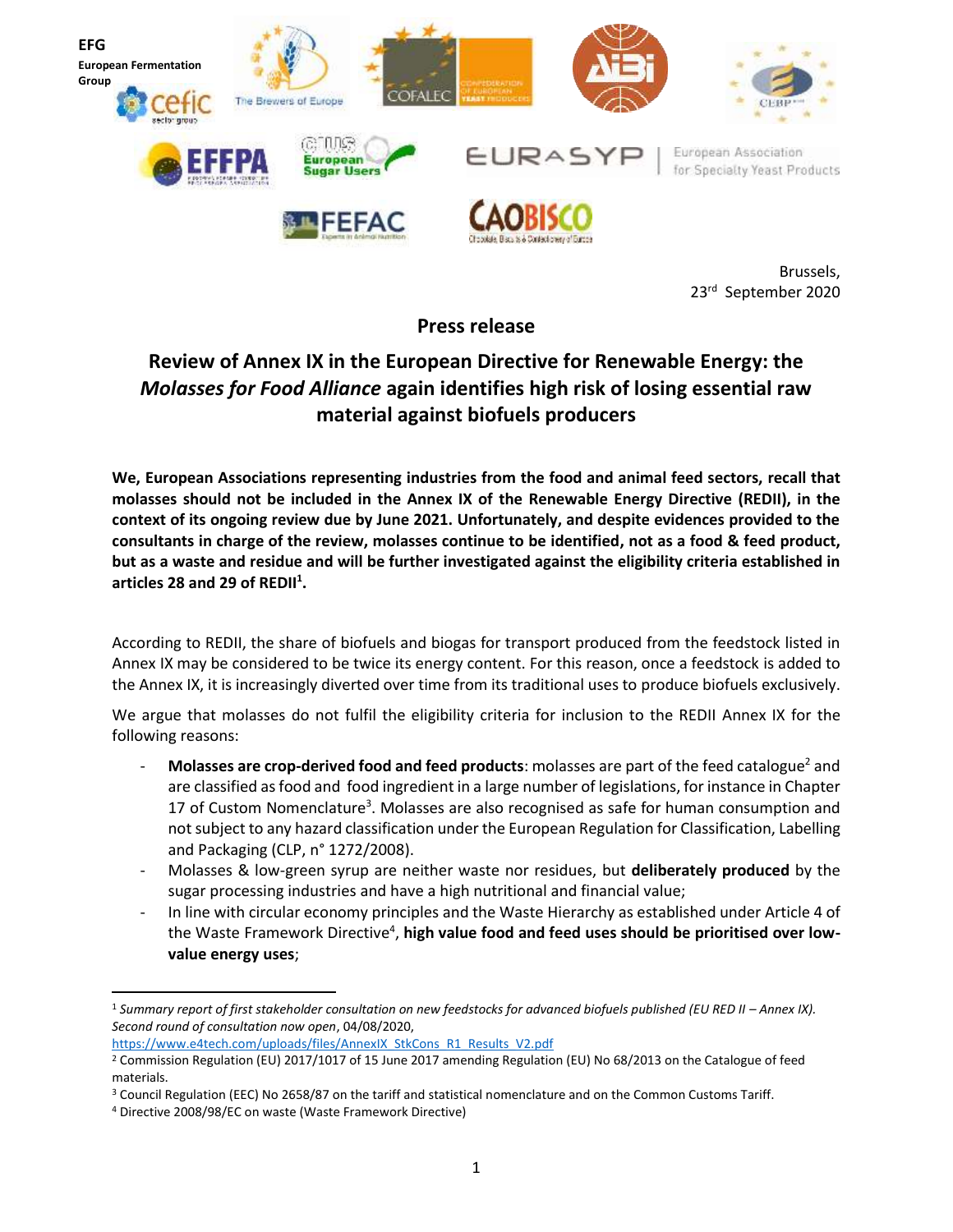

- **The EU already faces a structural deficit**<sup>5</sup> **of molasses and needs to import more than 1.8 million tons of molasses every year.** This deficit is already causing less investment in Europe from the fermentation industries due to the reliance on non-European feedstocks;
- If molasses were further diverted from their current uses to produce even more biofuels, the other industries that use them will be severely impacted, **through market distortion effects**;
- Including molasses to the annex IX **would threaten the yeast and fermentation industry in its entirety**, as this would put their raw material supply in complete jeopardy;
- **This inclusion would likely entail significant indirect greenhouse gas emissions** associated with the need for various sectors to replace - only when possible<sup>6</sup> - molasses by other feedstocks<sup>7</sup>. It would also generate indirect land-use change related emissions, because of the need to increase sugar beet production.
- A 2017 study from ICCT (International Council on Clean Transportation) states that the **bioethanol produced from molasses would not meet the 70% greenhouse gas (GHG) reduction** threshold of the EU REDII if all GHG lifecycle analysis emission is taken into account**<sup>8</sup> .**
- Lastly, **including molasses to Annex IX would divert resources away from the development of truly advanced biofuels** made from well-defined waste and residues and which need significant technological investments to get onto the market.

In 2018, the European Parliament and the Council of the European Union agreed that molasses had to be removed from the European Commission's proposal on the recast of the directive. The decision of the EU co-legislators is today blatantly ignored in the context of the ongoing review of the REDII annex IX.

**For all the above-mentioned reasons, and in line with the Green Deal political agenda to bring society and the economy into circularity, the European yeast, fermentation, brewery, feed, chocolates, confectionery and fine bakery wares industries urge the European Commission and its mandated consultants not to include molasses in the Annex IX, today and in all future reviews.** 

<sup>&</sup>lt;sup>5</sup> According to official statistics [\(OECD/FAO Agricultural Outlook 2018-2027\)](https://www.oecd-ilibrary.org/agriculture-and-food/oecd-fao-agricultural-outlook-2018-2027_agr_outlook-2018-en), the European Union will need to annually import on average 1.8 million tons between 2018 and 2027.

<sup>&</sup>lt;sup>6</sup> There is to date no alternatives to low-green syrup and molasses for the production of yeast.

<sup>7</sup> International Council on Clean Transportation (ICCT), "Potential greenhouse gas savings from a 2030 greenhouse gas reduction target with indirect emissions accounting for the European Union", *WORKING PAPER 2017-05*, (5 May 2017), pp. 1- 26. Available online:<http://www.theicct.org/potential-savings-2030-GHG-reduction-target-EU>

<sup>&</sup>lt;sup>88</sup> Indirect greenhouse gas emission of molasses ethanol in the European Union, ICCT, 27<sup>th</sup> September 2017